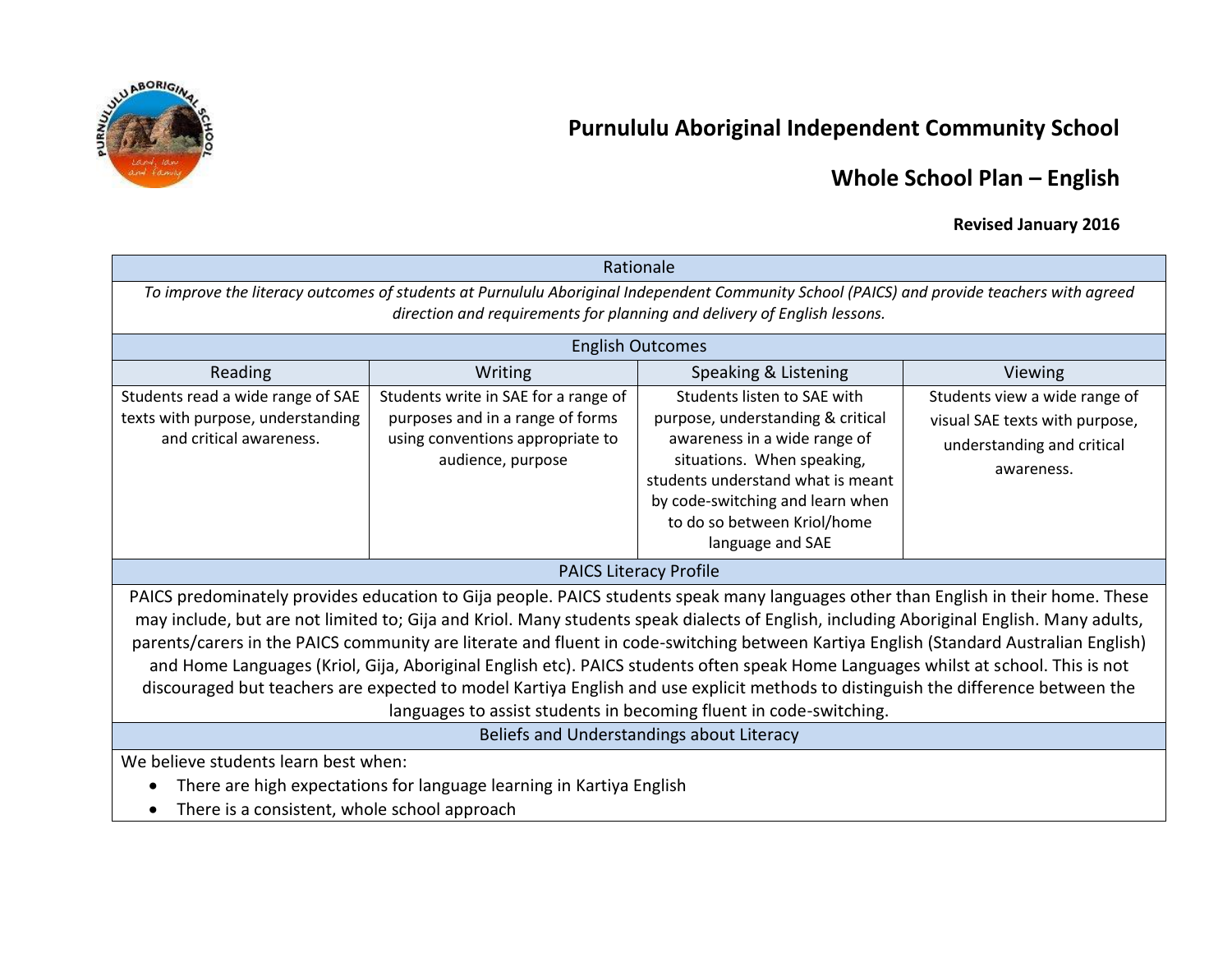- EAL/D strategies and approaches are recognised as imperative to all Literacy teaching and learning
- The importance of oral language development unique to Kriol speakers learning Kartiya English is recognised, as described by the code-switching staircase in *Making the Jump*
- Explicit Literacy teaching occurs.
- Students actively participate in their learning goals, as set by themselves, their community and their teachers.
- Teachers, parents and students are given explicit success criteria and opportunities for reflection
- The classroom environment is supportive and encourages risk-taking
- Staff meetings are made available for staff to collaborate and to understand data, determine targets and plan strategies

Strategies for Developing School/Community Partnership

#### • Open days

- Annual revision of School/Community Partnership and Strategic Plan
- Fortnightly visits to Warmun Language Centre
- Newsletters
- Books in Homes programme
- Better Beginnings programme
- $\bullet$  Special events Literacy and Numeracy week
- Display of learning samples in the Common Area

School and Class Organisation

- Main Literacy Block first session (8:30 10:30); additional literacy to be determined by each classroom teacher in consultation with Principal.
- Class organisation 2016: Early Years (K-1), Junior Primary (2-4), Upper Primary (4-7), \*No high school students enroled.
- Individual Education Plans (IEPs) for all students. These should be updated at the beginning of each school year, and as required in the IEPs (recommended every semester).
- Management of literacy resources to be responsibility of classroom teachers and AEWs and overseen by the principal.
- Classroom support provided by AEWs. External support from AISWA Literacy Consultants.
- At least one full-time AEW in each classroom to support literacy as directed by the teacher, priority support given to Early Years class.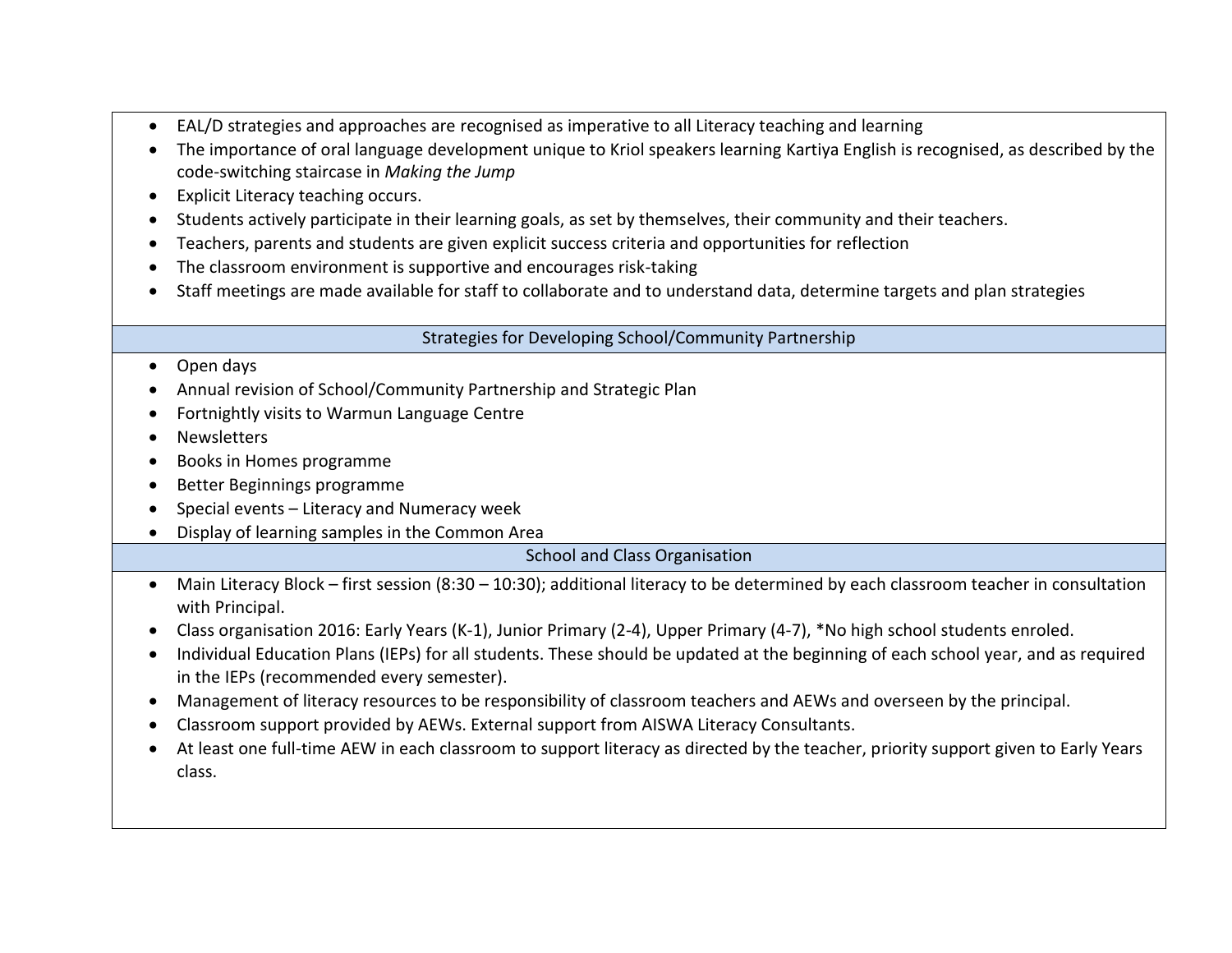|                                                                             | Leadership, Coordination and Professional Learning                                                                                                                                                                                                                                                                                                                                                                                                                                                                                                                                                                                                                                                                                                                                                                                                                           |  |  |
|-----------------------------------------------------------------------------|------------------------------------------------------------------------------------------------------------------------------------------------------------------------------------------------------------------------------------------------------------------------------------------------------------------------------------------------------------------------------------------------------------------------------------------------------------------------------------------------------------------------------------------------------------------------------------------------------------------------------------------------------------------------------------------------------------------------------------------------------------------------------------------------------------------------------------------------------------------------------|--|--|
| $\bullet$<br>$\circ$<br>$\circ$<br>$\circ$<br>$\circ$<br>$\circ$<br>$\circ$ | Literacy improvement plan to be led and coordinated by the Literacy Coordinator, in consultation with Principal.<br>The role of AEWs in supporting students' literacy learning include:<br>Teaching students, usually in small groups, as determined by and in consultation with the classroom teachers<br>Translating Kartiya English spoken by the teacher into Kriol for students to ensure maximum understanding<br>Being there for students if they are scared to speak up to non-Kriol speaking teachers<br>Share ideas with the teacher and contribute to class literacy planning<br>Help the teacher to monitor students' progress in literacy by watching the students working and discussing observations<br>with the teacher<br>Supporting students so they understand school way, in order to maximise the learning time in literacy and minimise<br>disruptions |  |  |
|                                                                             | Agreed Whole School Approaches to Literacy Teaching                                                                                                                                                                                                                                                                                                                                                                                                                                                                                                                                                                                                                                                                                                                                                                                                                          |  |  |
|                                                                             | <b>PLANNING</b>                                                                                                                                                                                                                                                                                                                                                                                                                                                                                                                                                                                                                                                                                                                                                                                                                                                              |  |  |
|                                                                             | Teachers must plan a minimum of 1.5 hours per day (7.5 hours per week) of explicit literacy learning.<br>Teachers must include the following planning content in their term planning submissions.                                                                                                                                                                                                                                                                                                                                                                                                                                                                                                                                                                                                                                                                            |  |  |
| $\bullet$<br>$\bullet$                                                      | Australian Curriculum Yearly Overview Template for AICS Literacy (appropriate years attached)<br>Yearly Outline of curriculum intentions<br><b>Weekly Overviews</b><br><b>Assessment Schedule and Tasks</b><br>Contextual Statement with information specific to class cohort                                                                                                                                                                                                                                                                                                                                                                                                                                                                                                                                                                                                |  |  |
|                                                                             | Key resources to be used in teaching and learning of English:<br><b>SHARP Reading</b><br>Words Their Way<br>Making the Jump<br><b>Jolly Phonics</b><br>Fry's Word List<br>First Steps in Literacy                                                                                                                                                                                                                                                                                                                                                                                                                                                                                                                                                                                                                                                                            |  |  |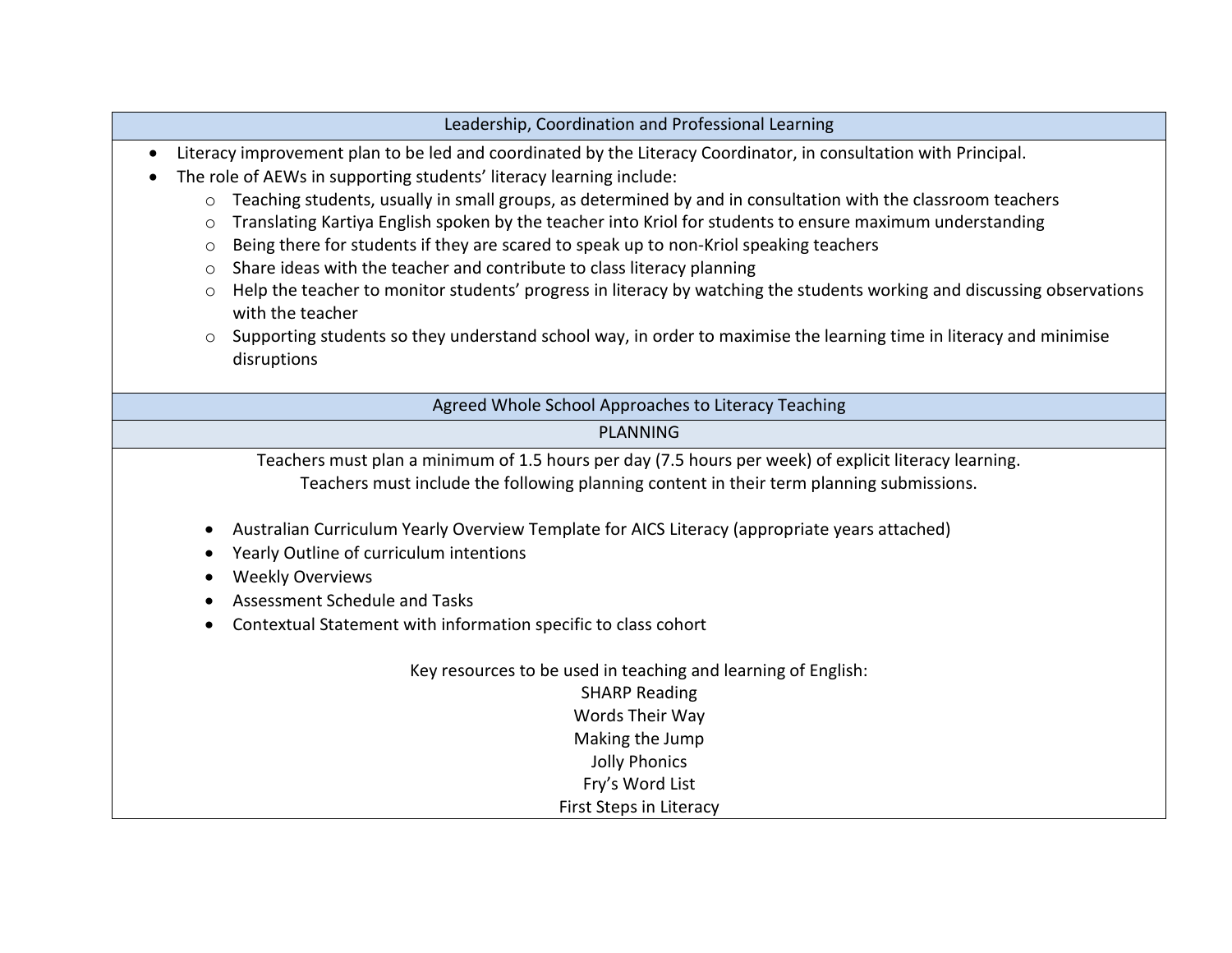### PM Benchmark Readers Guided Reading Kits Lighting the Literacy Fire by Jill Eggleton The Writing Book by Cameron and Dempsey South Australian Handwriting

Key Pedagogical Approaches: Walker Learning and Indigenous Literacy Strategy

ASSESSMENT

Each term, teachers must update the Literacy Profiles for each student. These profiles include;

Early Years (non-readers)

Marie Clay

- Letter ID
- Concepts About Print
- Hearing and Recording

Phonemic Awareness

WA Listening and Speaking Progress Maps

ESL Writing Bandscales

Early Years (Readers)

Independent Reading Level (PM Benchmark)

WA Listening and Speaking Progress Maps

ESL Writing Bandscales

PROSE Comprehension Tool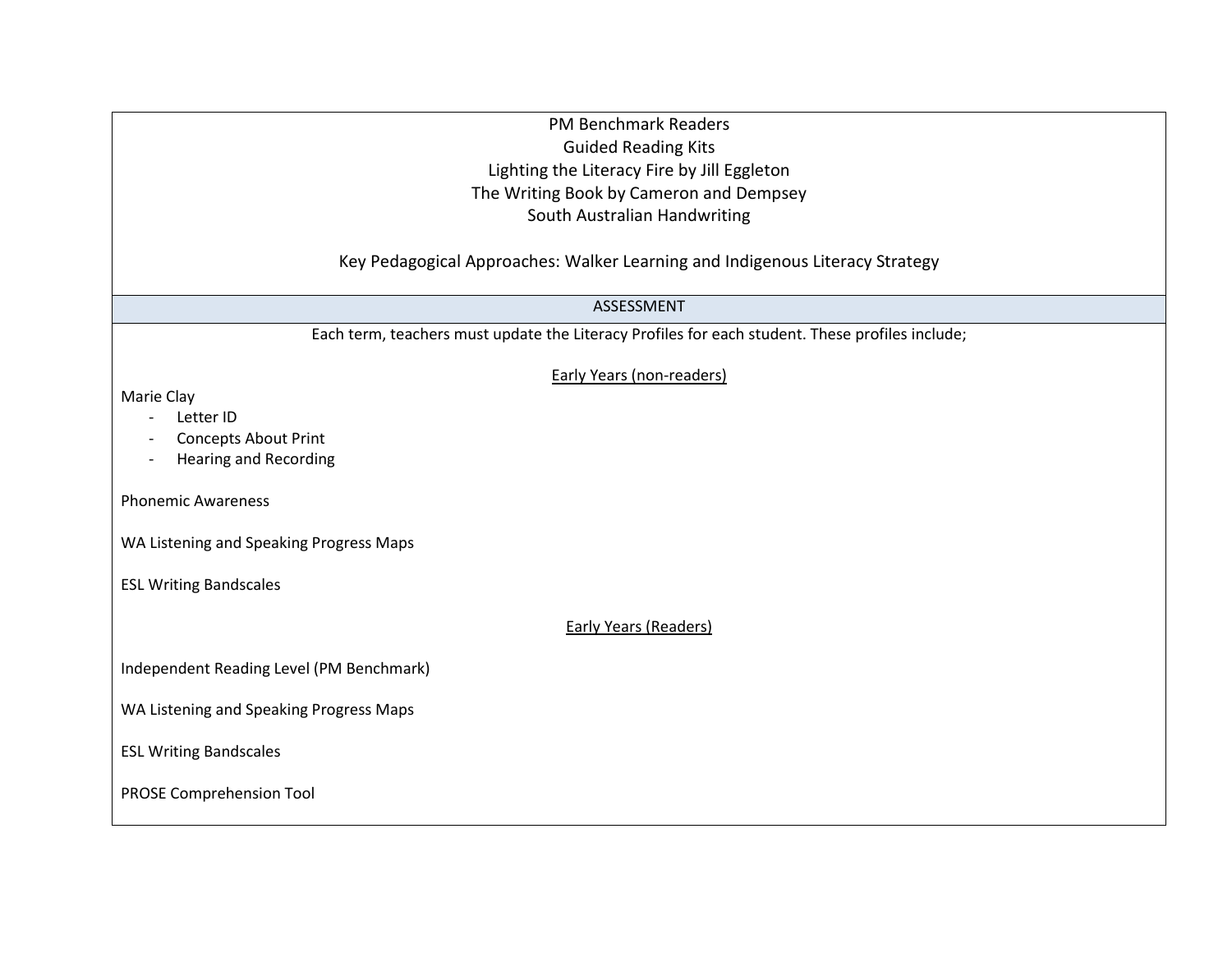| Student Progress Tracking - at the end of each term, teachers update the Individual Student tracking Sheet for English.                        |                                        |                                |                                   |  |  |
|------------------------------------------------------------------------------------------------------------------------------------------------|----------------------------------------|--------------------------------|-----------------------------------|--|--|
| <b>REPORTING</b>                                                                                                                               |                                        |                                |                                   |  |  |
| Reporting - Teachers will write reports against the Australian Curriculum (and currently WA Curriculum Framework) at the end of each semester. |                                        |                                |                                   |  |  |
| Reports are given to parents at parent/teacher interviews so results can be discussed and explained in person.                                 |                                        |                                |                                   |  |  |
| In 2016, the current report format will be revised in consultation with the PAICS community.                                                   |                                        |                                |                                   |  |  |
| Priority Improvement Areas in 2016                                                                                                             |                                        |                                |                                   |  |  |
| Improvement                                                                                                                                    | Resources/Budget                       | <b>Professional Learning</b>   | <b>Evaluation and Timelines</b>   |  |  |
| Pedagogy in the Early Years                                                                                                                    | <b>Walker Learning Resources</b>       | Teachers and AEWs in Early     | End of Term $1$ – review of       |  |  |
|                                                                                                                                                | purchased.                             | Years and Middle Years will be | implementation and success of     |  |  |
|                                                                                                                                                |                                        | trained in Walker Learning,    | transition into WLA.              |  |  |
|                                                                                                                                                | <b>Budget extended for Early Years</b> | theory and a study tour.       |                                   |  |  |
|                                                                                                                                                | to stock up suitable resources         |                                | End of Term $2$ – analyse student |  |  |
|                                                                                                                                                | and materials to successfully          |                                | Literacy and Numeracy data        |  |  |
|                                                                                                                                                | implement Walker Learning.             |                                | against progress made in 2015.    |  |  |
| Code-Switching                                                                                                                                 | Hire Anna Crane, Linguist and          | Anna to work alongside Sophia  | Term $1$ – development of         |  |  |
|                                                                                                                                                | experienced Gija language tutor        | and teaching staff to develop  | strategies and introduction of    |  |  |
|                                                                                                                                                | for 1.5 days per week.                 | code-switching strategies and  | code-switching concepts across    |  |  |
|                                                                                                                                                |                                        | learning experiences for all   | the school.                       |  |  |
|                                                                                                                                                |                                        | students. Anna and AEWs to     | Term $2$ – implementation of      |  |  |
|                                                                                                                                                |                                        | deliver weekly Gija Language   | Gija language program. Ongoing    |  |  |
|                                                                                                                                                |                                        | lessons for each class.        | review.                           |  |  |

**Please see attached documents for examples of planning and tracking tools.**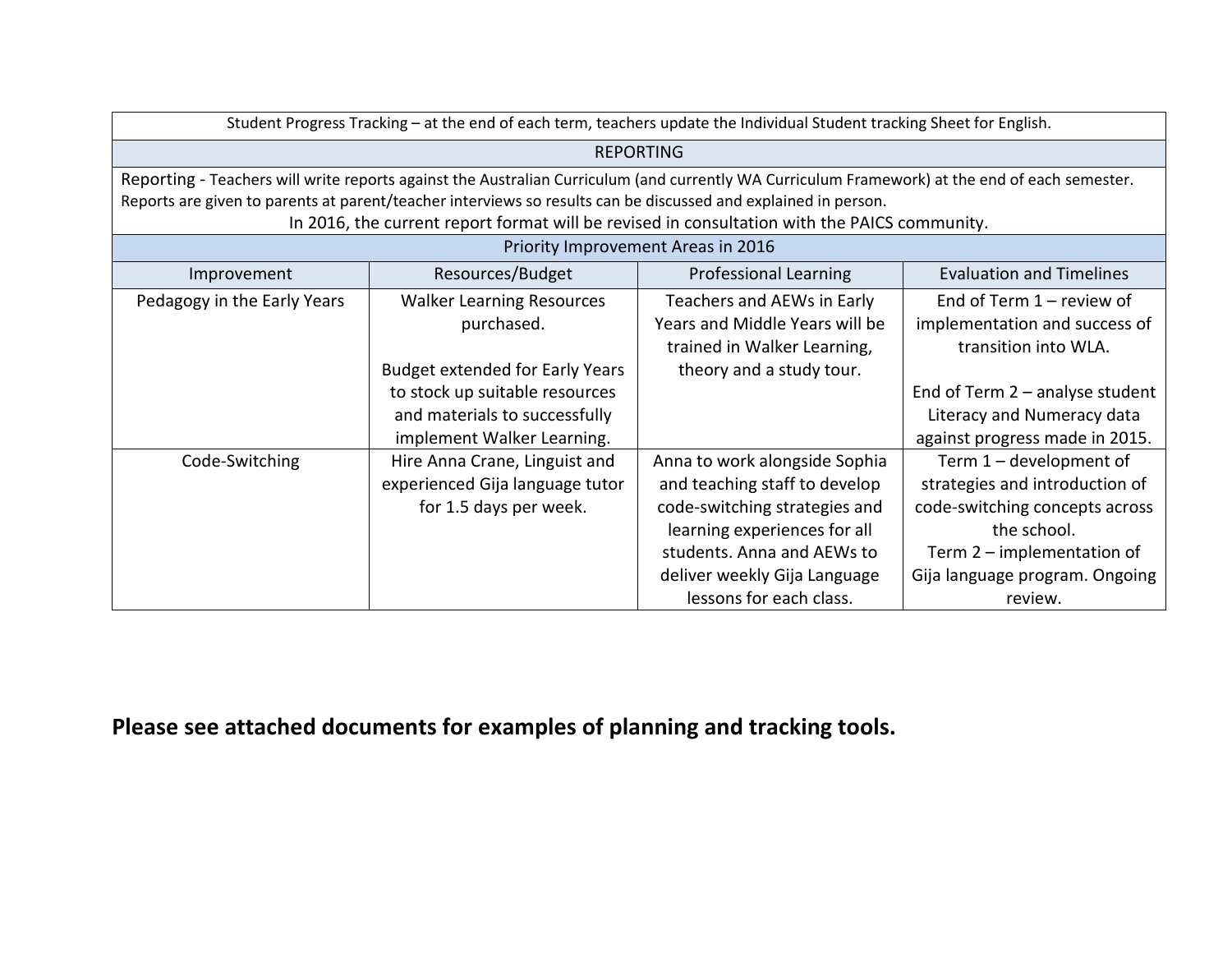## **Literacy Block Daily Timetable (with key resources)**

| <b>LEARNING AREA</b>                                                                                                      | <b>UPPER PRIMARY</b>                            | <b>JUNIOR PRIMARY</b>                            | <b>KEY RESOURCES</b>                    |
|---------------------------------------------------------------------------------------------------------------------------|-------------------------------------------------|--------------------------------------------------|-----------------------------------------|
| Handwriting                                                                                                               | 5-10mins                                        | <b>10-15mins</b>                                 | <b>South Australian</b><br>Handwriting. |
| <b>Shared reading</b>                                                                                                     | 10mins                                          | 10 <sub>mins</sub>                               | <b>Lighting the Literacy</b><br>Fire.   |
| Independent task/Guided<br>reading groups                                                                                 | 20mins                                          | 20mins                                           | <b>First Steps.</b>                     |
| <b>Spelling</b>                                                                                                           | 15mins                                          | 15mins                                           | <b>Words their Way.</b>                 |
| <b>Writing-Explicit teaching</b>                                                                                          | 10mins                                          | 10mins                                           | <b>First Steps</b>                      |
| Shared/Independent writing                                                                                                | 20mins                                          | 20mins                                           | The Writing Book.                       |
| <b>SAE- Grammar</b>                                                                                                       | <b>5mins-Explicit</b><br><b>15mins-Activity</b> | <b>5mins Explicit</b><br><b>15mins- Activity</b> | <b>Making the Jump.</b>                 |
| <b>Speaking and listening</b><br>Look for opportunities to incorporate<br>in day and/or specific activities and<br>games. | 15mins                                          | 15mins                                           |                                         |
| Reflection                                                                                                                | 5-10mins                                        | 5-10mins                                         |                                         |

*Timing is a recommended guide only. Teachers are to use their own discretion based on students' needs.*

**Sharp reading- 15mins every day after lunch**